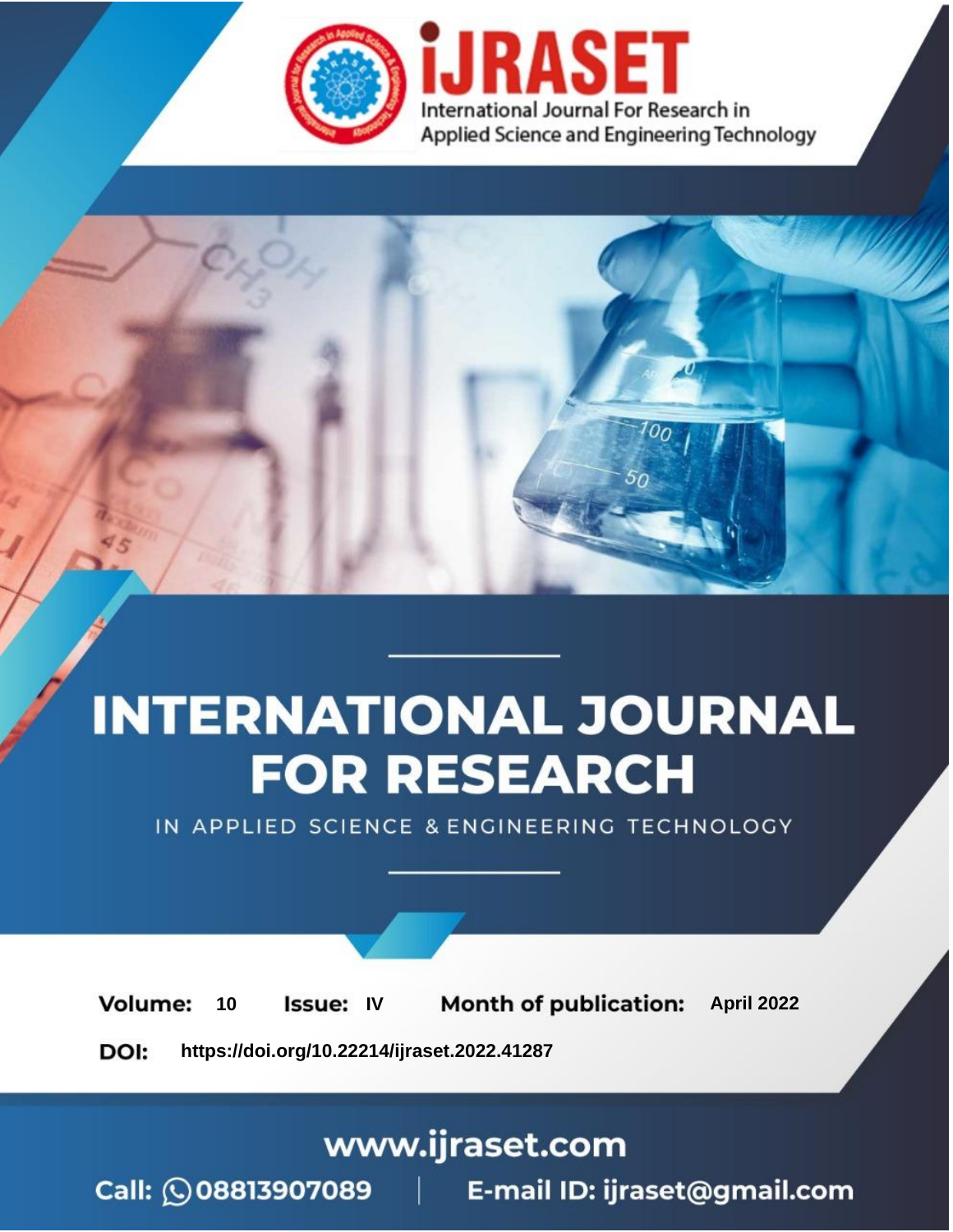

### **Techno-Pedagogical Skills of Teacher Educators with Special Reference to E-Learning**

Miss Poonam Kumari<sup>1</sup>, Dr. Manisha Rani<sup>2</sup>

*<sup>1</sup>Research Scholar, Regional Institute of Education, Utkal University, Bhubaneswar <sup>2</sup>Assistant Professor, Mahatma Gandhi Central University, Bihar*

*Abstract: "The art of teaching is the art of assisting discovery."- Mark Van Doren*

*The term "techno-pedagogy skills" refers to the ability to use technology for pedagogical purposes as well as the ability to integrate technology into the classroom. It is a mixed or hybrid teaching method in which electronic resources or information and communication technology (ICT) are used in the learning process. These skills guide the teaching experience in an effective manner. Technical teaching skills are very much necessary for making the teaching process an enjoyable experience as it will significantly change the teacher's mode of interaction. While technical pedagogy is a boon in the teaching process, and circumstances such as the pandemic have increased the value or importance of these skills as virtual classes replace face-to-face classes, but the truth is that due to lack of knowledge about technical teaching skills, teachers are not using these skills correctly. There are so many reasons which are responsible for this condition. But in the present scenario the knowledge of teachers regarding techno-pedagogical knowledge demands focused attention as it is one of the basic or primary necessities in practicing the skills. This paper presents about the importance of techno-pedagogical skills of Teacher Educators with reference to elearning.*

*Keywords: Techno-Pedagogical skills, Teacher Educators, E-learning*

#### **I. INTRODUCTION**

Techno pedagogy skills are related to hybrid teaching style in which ICT is used to teach and learn in a classroom setting. Pedagogy literally translates to "teaching science and art." The term "techno" is derived from the Latin word "texere" which means "to weave or to create." Techno is a qualification that intersects or crosses pedagogy's meaning with its own. Thus, Techno-Pedagogy is an art of teaching with the addition of technology to improve academic achievement and also helps in remote learning. Education Technology provides such teaching learning situations, which brings the best practices or means of instructions which effect on learning positively. There domains of knowledge cover three main areas with respect to techno-pedagogy, which are content, pedagogy, and technology respectively. The subject matter to be taught is referred to as content. Technology includes both modern and everyday technologies such as computers, the internet, and digital video, as well as overhead projectors, blackboards, and books. Pedagogy is the study of teaching and learning techniques, processes, tactics, procedures, and approaches. As a result, Techno-pedagogical abilities refer to a teacher's ability to integrate these main areas of knowledge domain and apply them in a teaching-learning environment. Teachers use ICT facilities to acquire information, generate solutions, analyse, and apply knowledge in teaching learning process by means of their ability or potentiality.

#### **II. CONTENT**

First of all, we have to understand content which includes the subject matter. Content along with pedagogy and technology are the important aspects of teaching learning process. Actually, good content knowledge and its successful integration with technology and pedagogy are the essence of quality education. So, in this connection understanding of different types of pedagogies and technologies are very much required. Some of the important pedagogies and technologies are as follows-

#### **III. PEDAGOGY**

- *1) Cooperative Learning:* Is the process of where teacher educators divide a class of students into small groups so that they can work together to learn a new idea. Cooperative learning has been around for a long time, but it has never achieved the same level of popularity as blended learning or differentiated instruction.
- *2) Concept Mapping:* Can help the teacher educators to visualize relationships between various concepts and test their understanding of complex subjects. Thinking and visually representing relationships between ideas forms mental connections that allow for better retention of knowledge. This is a popular way to capture understanding of a topic for work, school, or personal study. It's used most frequently in academia, but the process can be easily applied to other fields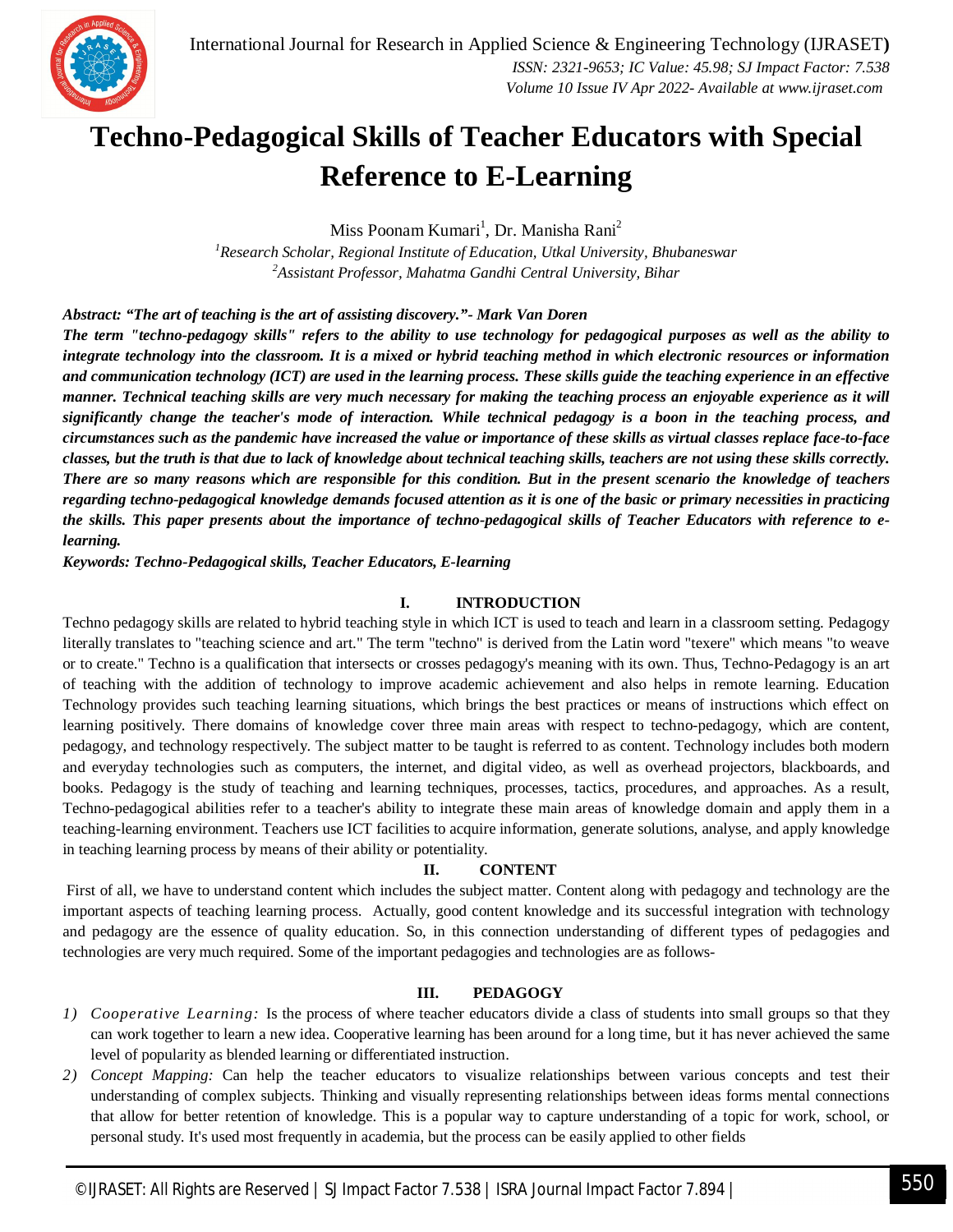

International Journal for Research in Applied Science & Engineering Technology (IJRASET**)**  *ISSN: 2321-9653; IC Value: 45.98; SJ Impact Factor: 7.538*

 *Volume 10 Issue IV Apr 2022- Available at www.ijraset.com*

- *3) Blended Learning:* Is an approach to learning that combines face-to-face and online learning experiences. Ideally, each (both online and off) will complement the other by using its particular strength.
- *4) Flipped Learning:* Is that pedagogical technique through which direct instruction transfers from the group learning space to the individual learning space, transforming the group area into a dynamic, interactive learning environment in which the educator supports students as they apply concepts and participate creatively in the subject matter.

#### **IV. TECHNOLOGY**

- *1) Audio- visual Technology:* The value of audio-visual (AV) technology in teaching cannot be overstated. There are two reasons for this: first, studying through AV offers a vibrant and interactive environment that is more favourable to learning; and second, we live in an audio-visual age, which means that knowing how to utilise AV equipment is essential for future employment opportunities. As a result, it is critical that students have access to AV technology at school.
- *2) Animation:* Online learning modules help students learn and retain information more effectively by combining a variety of quirky and fascinating animation technologies. The human brain has also been shown to process and remember information acquired in the audio-visual realm more successfully. As a result, online education channels have grown in tandem with advances in innovation and technology, utilising immersive animation and digital multimedia capabilities to create fascinating real-time educational content that better captures students' attention.
- *3) Discussion Forums:* Are probably the earliest form of social media platform. Early adopters of Internet technology may recall newsgroups and subcommittees (SIGs) hosted on early Internet-connected websites and systems. These communities were rooted in technical topics, but eventually expanded to cover almost any category that could attract viewers. These platforms have matured and are now hosted on consumer social networking sites.
- *4) Assessment and Evaluation:* It is an important process through which we can get proper feedback in educational process. By means of MOODLES and with the help of several online apps we can assess the progress of students.

#### **V. TECHNO-PEDAGOGIC SKILLS-INCLUDES**

- *1)* Ability to evaluate the benefits and drawbacks of various learning systems.
- *2)* Ability to do a needs assessment in order to introduce technology in a pedagogical order.
- *3)* Ability to use and troubleshoot basic tools and software, as well as address small technical issues.
- *4)* Appropriate work plan and design ability.
- *5)* The ability to plan for crossroads both inside and outside the classroom.
- *6)* The ability to invest in new and interactive technologies that are compatible with the subject's nature.
- *7)* The ability to manage time and integrate technologies in the most efficient way possible.

Techno-Pedagogical Skills is basis of effective teaching which refers to electronically mediated skills that integrate pedagogical principles with the use of technology. Techno-Pedagogy does not mean only use of internet and digital devices/applications but to use technology as means of achieving learning objectives related to content.

#### **VI. DEVELOPING TECHNO-PEDAGOGICAL SKILLS IN TEACHING LEARNING PROCESS**

- *1)* To define the skills that emerge from the convergence of pedagogy and technology.
- *2)* Teacher educators study technology, develop technical skills among themselves, evaluate the relevancy of different technologies in their concerned subject areas, and devise creative and outcome-based approaches to incorporate technology into sound pedagogy in an innovative online learning environment as well as in physical classroom.
- *3)* The emphasis is on developing both technological and critical and reflective thinking abilities, which are required to continue employing cutting-edge technology in the classroom.

#### **VII. CHALLENGES OF USING TECHNO-PEDAGOGY IN TEACHER EDUCATION:**

There are numerous challenges associated with Techno- Pedagogy. Some of them are as follows:

*1) Lack of Infrastructure Facilities:* Many educational institutions lacking proper infrastructure facilities even they do not have proper rooms or buildings so as to accommodate the technology. Most of the ICT labs are facing poor network with internet even though no power supply they have. These poor conditions of labs hamper the web-based instruction, usage of electronic machine such as radio, television in or other technologies in educational process and creates the challenges to use technopedagogical skills.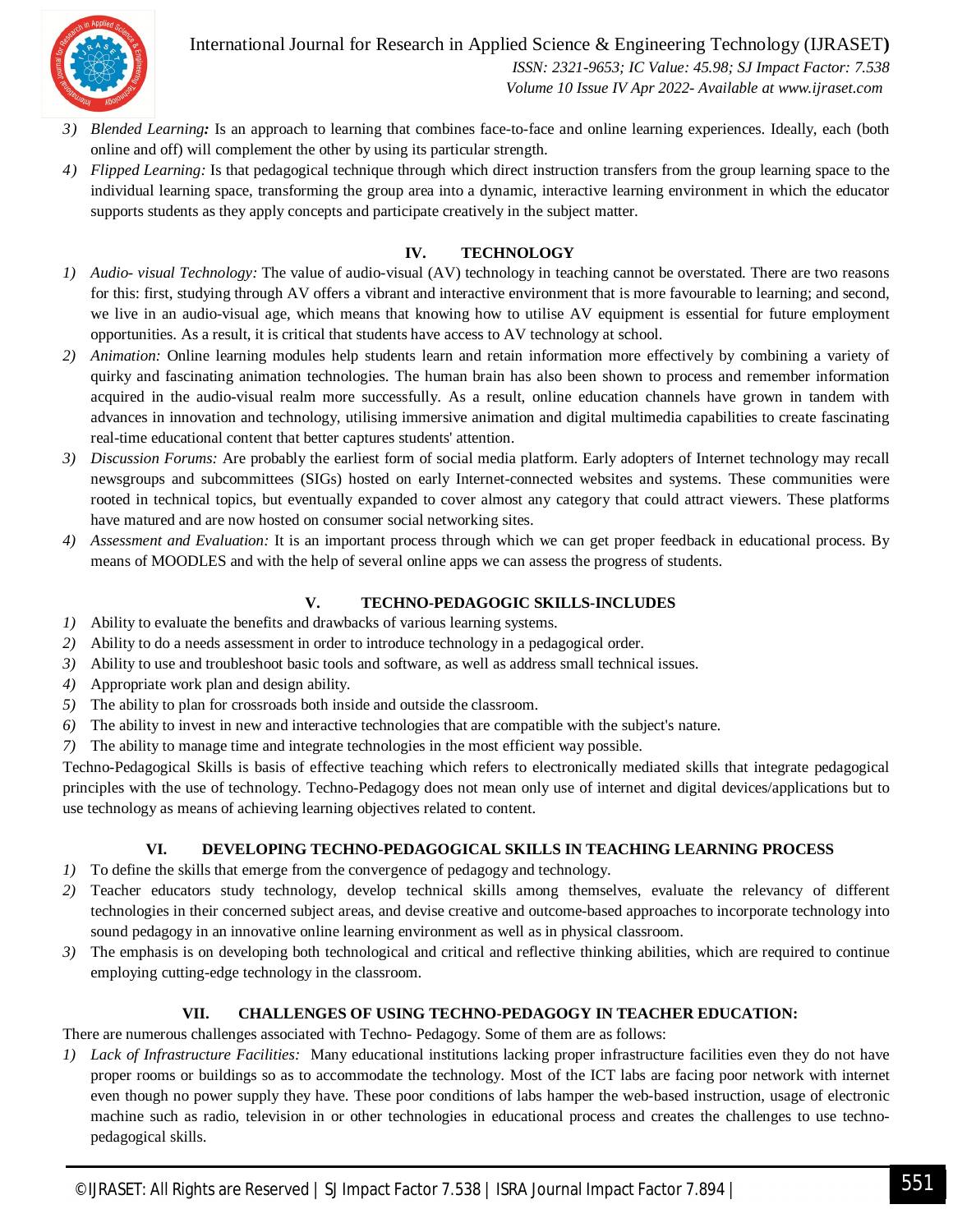

International Journal for Research in Applied Science & Engineering Technology (IJRASET**)**

 *ISSN: 2321-9653; IC Value: 45.98; SJ Impact Factor: 7.538 Volume 10 Issue IV Apr 2022- Available at www.ijraset.com*

- *2) Lack of Competence:* We can understand this in the form of following most common mistakes in introducing technopedagogical skills into teaching are -
- *a)* Lack of need analysis
- *b)* Improper involvement of faculty and students;
- *c)* Usage of inappropriate content
- *d)* Production of low-quality content having poor instructional design.
- *3) Lack of Awareness of Existing techno-pedagogical Skill:* Sometimes we see that in some areas teachers are not aware about recent existing techno pedagogical skills which leads a challenging situation for teachers because it creates many problems in integrating content with technology and pedagogy.
- *4) Lack of Techno-pedagogical Resources:* lack of sufficient techno pedagogical resources and imperfect usage of these resources for hybrid teaching methods leads to inferior learning outcomes for students, resulting the ICT illiterate of students at higher level of education.
- *5) Lack of Motivation and Commitment:* Sometimes various contextual and personal factors results into lack of motivation and commitment among teachers which is an emerging challenge in this context.

#### **VIII. CONCLUSION**

We know that techno pedagogical skills are very important for effective output along with sound content knowledge in relation to E-Learning. However, there are various challenges are there for teacher educators regarding this but with the help of proper techno pedagogical skills they can minimize these which further leads to quality education.

#### **REFERENCES**

- [1] K.K, S. (2018). Techno-Pedagogical Skills of Secondary Teacher Education Students. International Journal of Science and Research,7(12), 887-890. 10.21275/ART20193724
- [2] Ali, M. (2018). Techno- Pedagogical Competency of Teachers: An Area of Concern in the 21st Century Higher Education. Review Of Research, 7(11), 1-5.
- [3] GLORIA, R., & Benjamin, A. E. W. (2014). Techno-Pedagogical Skills in Teacher Education. International Journal of Scientific Research, 3(12), 91-92.
- [4] M, L. K., & Saleem, T. M. (2017). Infusion Of Techno Pedagogy in Elementary Teacher Education Curriculum: Perspectives and Challenges. IOSR Journal of Humanities and Social Science, 22(1), 06-10.
- [5] Thakur, N. (2015). A Study on Implementation of Techno-pedagogy Skills, Its Challenges and Role to Release at Higher Lever of Education. American International Journal of Research in Humanities, Arts and Social Sciences, 182-186.
- [6] Beaudin, L., & Hadden, C. (2001). "Technology and Pedagogy: Building Techno-Pedagogical Skills in Preservice Teachers. Innovate.